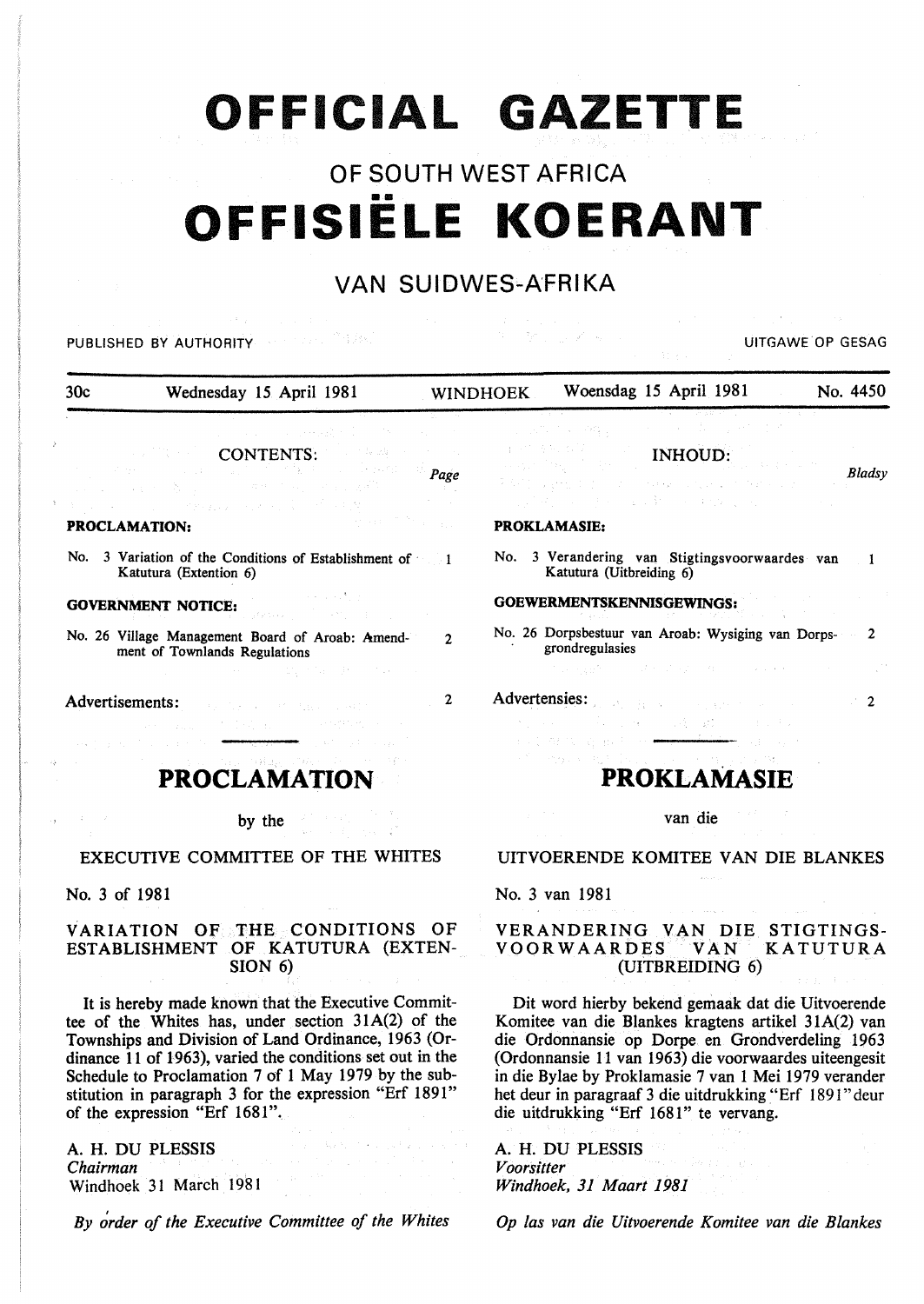## Goewermentskennisgewing

*The following Government Notices are published for general information.* 

> A. F. van R. MOUTON *Secretary: Administration for Whites*

No. 26 15 April 1981

ace crash carsa

#### VILLAGE MANAGEMENT BOARD OF AROAB:<br>AMENDMENT OF TOWNLANDS AMENDMENT OF REGULATIONS

The Executive Committee of the Whites has under section 14(2) of the Village Management Boards Ordinance, 1963 (Ordinance 14 of 1963), approved the following regulation made by the Village Management Board of Aroab to amend the Townlands Regulations, promulgated by Government Notice 83 of 1 June 1963 and amended by Government Notice 139 of 1972:

Regulation  $7$  is hereby amended  $-$ 

- (a) by the substitution for the expression "shall apply to  $-$ " of the expression "shall not apply to  $-$ "; and and a strong state of the state of the state
- (b) by the addition of the following paragraph:
	- "(c) the owner of large or small stock who, with the consent of the Board, uses the kraals or loading ramp of the Board after payment of the following fees per head for every 24 hours or part thereof:

(i) for large stock (ii) for small stock R0,20 R0,03.".

**Advertisements** 

ADVERTISING IN THE OFFICIAL GAZETTE OF SOUTH WEST AFRICA

I. The *Official Gazette* Extraordinary containing advertisements is published on every Friday of each month; if those days fall on a Public Holiday, the *Official Gazette* is published on the preceding Thursday.

2. Advertisements for insertion in the *Official Gazette* should be addressed to the OFFICIAL GAZETTE OFFICE, P.B. 13186, Windhoek, or be delivered to Room 109, Administration Building, Windhoek, in the languages in which they are to be published, not later than 3 p.m. on the NINTH day before the date of publication of the *Official Gazette* in which they are to be inserted.

1920-10

### Government Notice

Die volgende Goewermentskennisgewings word vir algemene inligting gepubliseer.

**A. F. van R. MOUTON** *Sekretaris: Administrasie vir Blankes* 

 $\overline{\phantom{a}}$ 

No. 26 15 April 1981

#### DORPSBESTUUR VAN AROAB: WYSIGING VAN DRPSGROND REGULASIES

Die Uitvoerende Komitee van die Blankes het kragtens artikel 14(2) van die Ordonnansie op Dorpsbesture 1963 (Ordonnansie 14 van 1963) die volgende regulasie goedgekeur wat deur die Dorpsbestuur van Aroab gemaak is om die Dorpsgrond Regulasies, afgekondig by Goewermentskennisgewing 83 van 1 Junie 1963 en gewysig by Goewermentskennisgewing 139 van 1972, te wysig:

Regulasie 7 word hierby gewysig -

- (a) deur die uitdrukking "artikels 1 tot en met 4" deur die uitdrukking "regulasies 1 tot en met 4" te vervang; en .<br>Istorijas pri
- (b) deur die volgende paragraaf by te voeg:
	- "(c) die eienaar van groot- of kleinvee nie wat met die toetemming van die Bestuaur die krale of laaibank van die Bestuur gebruik na betaling van "die volgende gelde per stuk vir elke 24 uur of gedeelte daarvan:
		- (i) Vir grootvee ................................. R0,20
		- (ii) vir kleinvee ................................ R0,03.".
			- **Advertensies**

A DYER TEER IN DIE OFFISIELE KOERANT VAN SUIDWES-AFRIKA

1. Die Buitengewone Offisiële Koerant wat advertensies bevat verskyn op elke Vrydag van elke maand; indien 'n Vrydag op 'n Openbare Feesdag val, verskyn die Offisiële Koerant op die voorafgaande Donderdag.

2. Advertensies wat in die *Offisiële Koerant* geplaas moet word, moet in die taal waarin hulle sal verskyn aan die OFFISIELE KOERANTKANTOOR, P.S. 13186, Windhoek, geadresseer word, of by Kamer 109, Administrasiegebou, Windhoek afgelewer word, nie later nie as 3 nm. op die NEGENDE dag voor die verskyning van die Offisiële Koerant, waarin die advertensie geplaas moet word.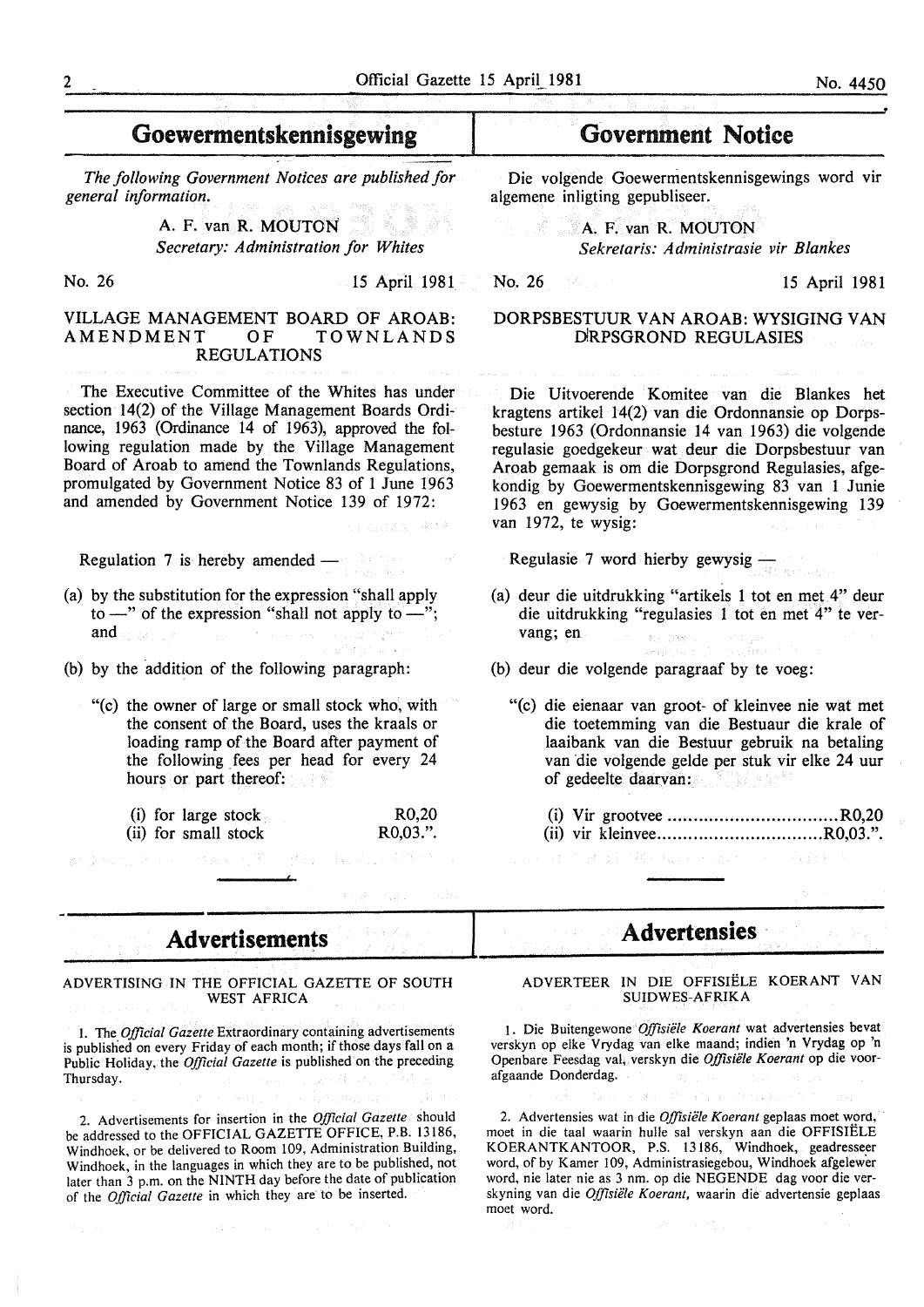3. Advertisements are published in the *Official Gazette* for the benefit of the public. Translations if desired, must be furnished by the advertiser or his agent.

4. Only law advertisements are accepted for publication in the *Official Gazette,* and are subject to the approval of the Secretary for South West Africa, who may refuse to accept or may decline further publication of any advertisement.

5. The Administration of S.W.A. reserves the right to edit and revise copy and to delete therefrom any superfluous detail.

6. Advertisements should as far as possfble be typewritten. Manuscript of advertisements should be written on one side of the paper only, and all proper names plainly inscribed; in the event of .any name being incorrectly printed as a result of indistinct writing, the advertisement can only be republished on payment of the cost of another insertion.

7. No liability is assumed for any delay in publishing a notice or for publishing it on any date other than that stipulated by the advertiser. Similarly no liability is assumed in respect of any editing, revision, omission, typographical errors or errors resulting from faint or indistinct copy.

8. The advertiser will be held liable for all compensation and costs arising from any action which may be instituted against the Administration of S.W.A. as a result of the publication of a notice with or without any omission, errors, lack of clarity or in any form whatsoever.

9. The subscription for the *Official Gazette* is R12,50 per annum, post free in this Territory and the Republic of South Africa, obtainable from Messrs. The Suidwes-Drukkery Limited, P.O. Box 2196, Windhoek. Postage must be prepaid by overseas subscribers. Single copies of the *Official Gazette* may be obtained from The Suidwes-Drukkery, Limited, P. O. Box 2196, Windhoek, at the price of 30c per copy. Copies are kept in stock for only two years.

10. The charge for the insertion of notices is as follows and is payable in the form of cheques, bills, postal or money orders:

II. The charge for the insertion of notices is as follows and is payable in the form of cheques, bills, postal or money orders:

12. The charge for the insertion of advertisements other than the notices mentioned in paragraph II is at the rate of 45 c per em double column. (Fractions of a em to be reckoned as a em).

13. No advertisements are inserted unless the charge is prepaid. Cheques, drafts, postal orders or money orders must be made payable to the Secretary for South West Africa.

*Type Charge* 

I. Transfer of business ................................................ R3,25

3. Advertensies word vir die openbare voordee! in die *Offisiele Koerant* gepubliseer. Vertalings moet deur die Adverteerder of sy agent gelewer word indien verlang.

4. Slegs regsadvertensies word vir publikasie in die *Offisiele K oerant* aangeneem en hulle is onderhewig aan die goedkeuring van die Sekretaris van Suidwes-Afrika, wat die aanneming of verdere publikasie van 'n advertensie mag weier.

5. Die Administrasie van S.W.A. behou hom die reg voor om die kopie te redigeer, te hersien en oortollige besonderhede weg te laat.

6. Advertensies moet sover moontlik getik wees. Die manuskrip van advertensies moet slegs op een kant van die papier geskryf word en aile eiename moet duidelik wees. In geval 'n naam weens onduidelike handskrif foutief gedruk word, kan die advertensie slegs dan herdruk word as die koste van 'n nuwe plasing betaal word.

7. Geen aanspreeklikheid word aanvaar vir enige vertraging in die publisering van 'n kennisgewing of vir die publisering daarvan op 'n ander datum as die deur die insender bepaal. Insgelyks word geen aanspreeklikheid aanvaar ten opsigte van enige redigering, hersiening, weglatings. tipografiese foute en foute wat weens dowwe of onduidelike kopie mag ontstaan nie.

8. Die insender word aanspreeklik gehou vir enige skadevergoeding en koste wat voortvloei uit enige aksie wat weens die publisering, hetsy met of sonder enige weglating, foute, onduidelikhede of in watter vorm ook al, van 'n kennisgewing teen die Administrasie van S.W.A. ingestel word.

9. Die jaarlikse intekengeld op die *Offisiele Koerant* is Rl2,50 posvry in hierdie Gebied en die Republiek van Suid-Afrika, verkrygbaar by die here Die Suidwes-Drukkery Beperk, Posbus 2196, Windhoek. Oorsese intekenaars moet posgeld vooruit betaal. Enkel eksemplare van die *Offisiele Koerant* is verkrygbaar van die here Die Suidwes-Drukkery Beperk, Posbus 2196, Windhoek, teen 30c per eksemplaar: Eksemplare word vir slegs twee jaar in voorraad gehou.

I 0. Die koste vir die plasing van kennisgewings is soos volg en is betaalbaar by wyse van tjeks, wissels, pos- of geldorders:

II. Die koste vir die plasing van kennisgewings is soos volg en is betaalbaar by wyse van tjeks, wissels pos- of geldorders:

12. Die koste vir die plasing van advertensies, behalwe die kennisgewings wat in paragraaf II genoem word, is teen die tarief van 45 c per em dubbelkolom. (Gedeeltes van 'n em moet as voile em bereken word).

13. Geen advertensie word geplaas nie tensy die koste vooruit betaal is. Tjeks, wissels: pos- en geldorders moet aan die Sekretaris van Suidwes~Afrika betaalbaar gemaak word.

*Tipe Tarief* 

l. Oordrag van besigheid ............................................. R3,25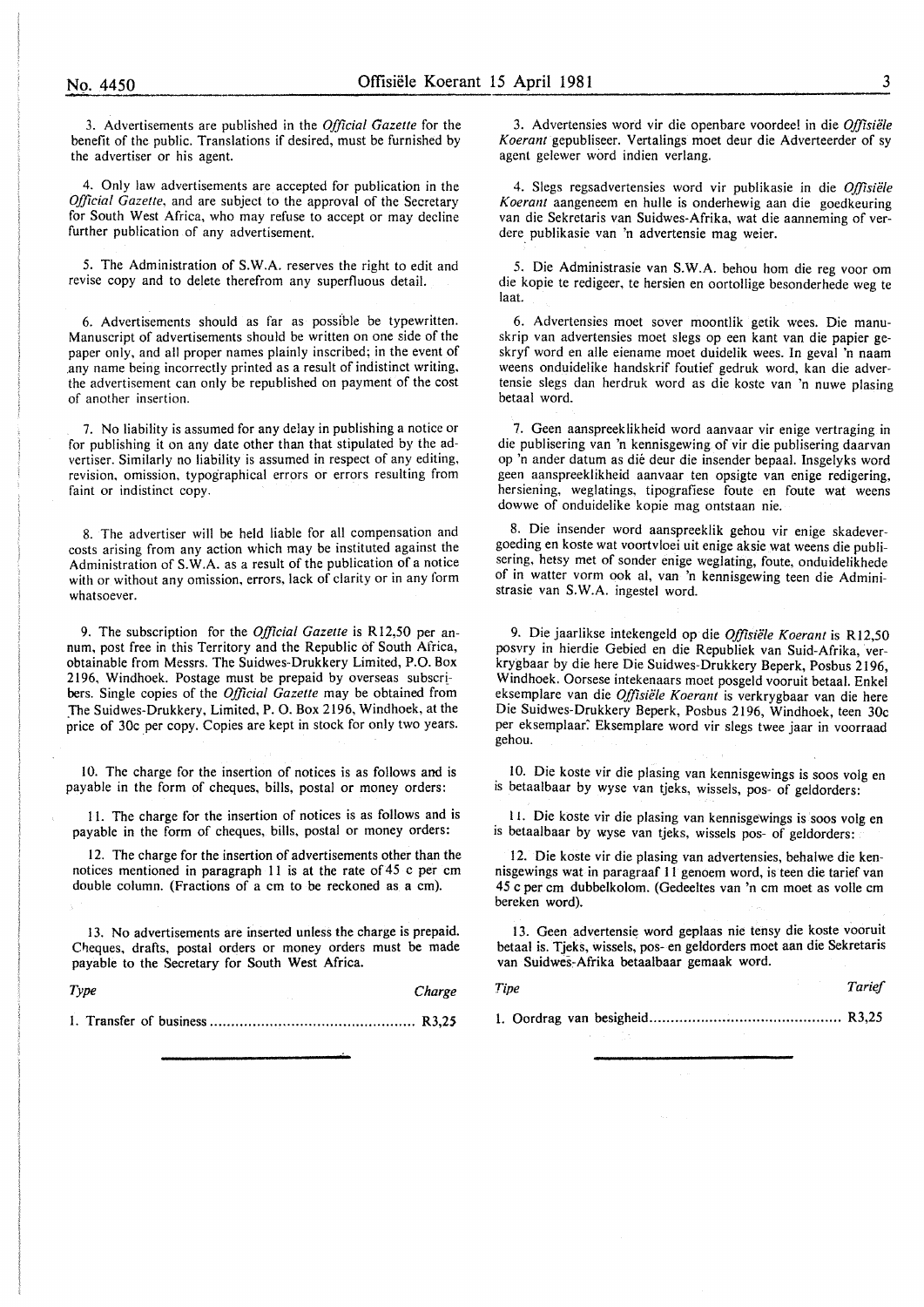#### NOTICE OF TRANSFER OF BUSINESS

(In terms of SECTION 16 of Ordinance 13 of 1935)

Take Notice that HUMBERTO DIAS SEOUERA has disposed of the GENERAL DEALER, RESTAU-RANT, FRESH PRODUCE, TOBACCO, MINERAL WATER, BUTCHER (restricted to pre-packed meat) and PATENT MEDICINE business conducted by him on ERF NUMBER 669, KLEIN WINDHOEK ROAD, KLEIN WINDHOEK, WINDHOEK, under the name and style of HIDAS SUPERMARKET to MANUEL VICENTE JOSE who will carry on business for his own account at the same address under the same name and style and that after 14 days after publication hereof, the said MANUEL VICENTE JOSE will apply to the Licensing Court for the issue to him of a GENERAL DEALER'S LICENCE.

DATED AT WINDHOEK ON THIS 23RD DAY OF MARCH, 1981.

> (Sgd). P.G. VAN DER MER WE, STERN & BARNARD Attorneys for the Applicant 801 Ca;ital Centre, Stuebe! Street, P.O. Box 452, WINDHOEK

> > $\frac{1}{2}A\left(\alpha_{0}-\frac{1}{2}\right)A\left(\alpha_{0}\right)$

of all contacts and became heart.

#### KENNISGEWING VAN OORDRAG VAN LISENSIE

Geliewe kennis te neem dat daar by die volgende kwartaallikse sitting van die Handelslisensiehof, Walvisbaai, vir die distrik van Walvisbaai aansoek gedoen sal word vir die oordrag van die Algemene Handelaar (Beperk tot die verkoop van hardeware en voedsel uit te sluit) lisensies, tans gehou deur E.M.M. WALTER wie sake doen onder die naam en sty! van WOOL AND MATERIALS te Erf 694, WALVIS-BAAI, na SIBYLLE DOROTHEE LANGE, wie onder dieselfde naam en styl op dieselfde erf sal sake doen vir eie rekening.

> C. L. DE JAGER & VAN RENSBURG Prokureurs vir die Applikant Posbus 224 WALVISBAAI

#### KENNISGEWING VAN OORDRAG VAN LISENSIE

Geliewe kennis te neem dat daar by die volgende kwartaallikse sitting van die Handelslisensiehof, Walvisbaai, vir die distrik van Walvisbaai aansoek gedoen sal word vir die oordrag van die Algemene Handelaar (Beperk tot Kruideniersware en Klerasie), Tabak by Kleinmaat, Vars Produkte en Minerale Water Handeiaars lisensies, tans gehou deur B.A. DE LA HARPE wie sake doen onder die naam en sty! van CORNER STORE te Erf 223, NARRA VILLE, na ANNA MARIA BARBARA PICK, wie onder dieselfde naam en sty! op dieselfde erf sal sake doen vir eie rekening.

> C.L. DE JAGER & VAN RENSBURG Prokureurs vir die Applikant Posbus 224 WALVISBAAI

#### KENNISGEWING VAN OORDRAG VAN BESIGHEID

 $\label{eq:2.1} \begin{split} \mathcal{F}_{\text{max}}(\mathbf{1},\mathbf{1})&=\mathcal{F}_{\text{max}}(\mathbf{1},\mathbf{1})\mathbf{1}_{\mathbf{1}}\mathbf{1}_{\mathbf{1}}\mathbf{1}_{\mathbf{1}}\mathbf{1}_{\mathbf{1}}\mathbf{1}_{\mathbf{1}}\mathbf{1}_{\mathbf{1}}\mathbf{1}_{\mathbf{1}}\mathbf{1}_{\mathbf{1}}\mathbf{1}_{\mathbf{1}}\mathbf{1}_{\mathbf{1}}\mathbf{1}_{\mathbf{1}}\mathbf{1}_{\mathbf{1}}\mathbf{1}_{\mathbf{1}}\mathbf$ 1980年 - 1991年 - 1992年 1月13日<br>4月28日 - 1992年 - 1992年 - 1992年<br>1992年 - 1992年 - 1992年 - 1992年

 $\label{eq:3.1} \begin{array}{ll} \mathcal{L}(\mathcal{H})=\mathcal{H}^{\dagger}(\mathcal{H})\times\mathcal{H}^{\dagger}(\mathcal{H})\times\mathcal{H}^{\dagger}(\mathcal{H}) \end{array}$ 

Geliewe kennis te neem dat by die volgende sitting van die Handelslisensiehof wat gehou sal word te OTJI-W ARONGO, aansoek gedoen sal word vir oordrag van die Algemene Handelaarslisensie gehou deur MANUEL DA SILVA NEVES op Erf Nr. 43, Otjiwarongo aan FERNANDO NUNES SUTIL wie besigheid sal doen onder die naam PORTUGUESE MARKET op dieselfde perseel.

> VAN DER WESTHUIZEN & GREEFF Posbus 47 OTJIW ARONGO

 $\frac{1}{2} \sqrt{\frac{1}{2} \rho^2}$  .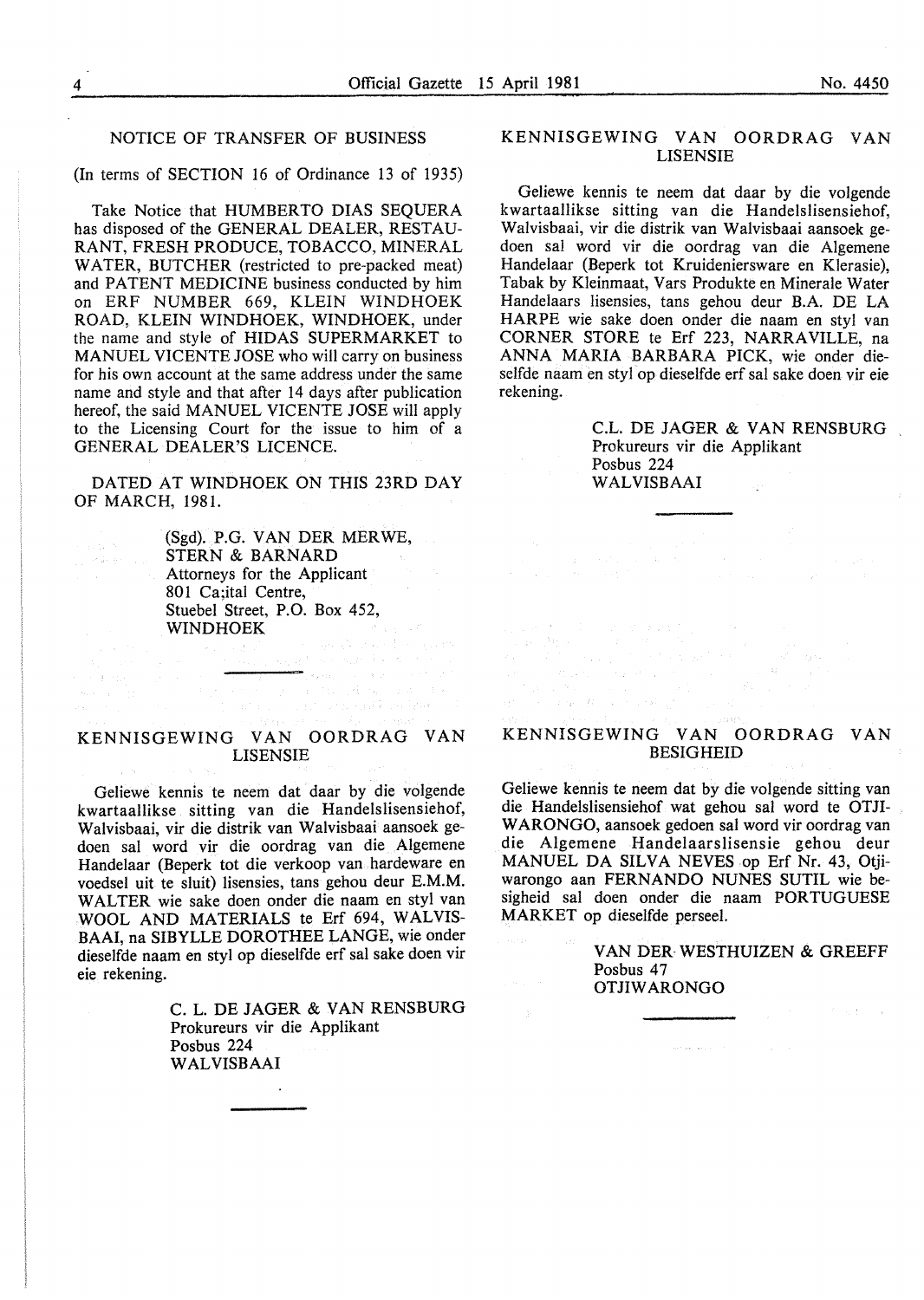The under-mentioned applications for Public Road Carrier Permits indicate (1) reference number and the area within which the proposed road transport will be undertaken, (2) name of applicant and nature of application, (3) number and type of vehicles, (4) nature of proposed road transportation, and (5) points between and routes over or area within which the proposed road transportation is to be effected or published in terms of section  $14(1)$  of Act 74 of 1977 : Road Transportation Act, 1977. Representations or information in respect of the applications which interested parties wish teake must comply with the provisions of regulation 4(1) of the road Transportation Regulations, 1977 and must be submitted in quadruplicate in respect of each application.

810403 OP  $2 - (2)$  WINDHOEK BUSDIENS (EDMS) BPK. — Windhoek; Bykomende magtiging (3) SW  $47047 - Bus - 59$  passasiers; SW  $42021 - Bus$  $-59$  passasiers; SW 42020 $-$  Bus $-$  59 passasiers en SW  $42016$  – Bus – 17 passasiers (4) en (5) Soos per die aangehegte bylae "A".

#### BYLAE "A"

#### WINDHOEK BUSDIENS

1) Lugverkeerpassasiers en hul persoonlike bagasie -Vanaf J.G. Strijdom Lughawe en Windhoek na plekke gelee binne Suidwes-Afrika en 'n plek op die Republiek van Suid-Afrika en Suidwes-Afrika grens suid van Swakopmund en terug.

TYDT AFEL: Op aanvraag. TARIEWE: Soos ooreengekom.

810206 OP 229 - ARANDIS (2) U.B. DAX H/A Co/Express - Arandis ; Eerste aansoek (3) Een minibus van 8 persone aangekoop te word (4) & (5) Soos per die aangehegte bylae "A".

 $(A")$ 

1. Persone en hulle persoonlike bagasie  $-$ 

- (a) Vanaf en na die S.A. Polisiestasie te Arandis na en vanaf Arandis spoorwegstasie oor ongenoemde wee. ROOSTER: Op aanvraag TARIEWE: Soos ooreengekom
- (b) Tussen die S.A. Polisiestasie te Arandis en die terminus in Roonstraat, Swakopmund.

HEENREIS: oor ongenoemde weë tot by die aansluiting met die toegangspad na die Margery Louw myn, dan met laasgenoemde toegangspad en ongenoemde wee verby kamp E na kamp A, dan vanaf kamp A terug oor die ongenoemde wee verby kamp E tot by die aansluiting met die toegangspad na die Margery Louw myn, dan met laasgenoemde toegangspad tot by die aansluiting met die

Die onderstaande aansoeke om Openbare Padvervoerpermitte, met aanduiding van (1) verwysingsnommer en gebied waar die beoogde vervoer onderneem sal word, (2) naam van applikant en aard van aansoek, (3) getal en tipe voertuie, (4) aard van beoogde padvervoer, en (5) plekke waartussen en roetes waaroor of gebied(e) waarin die beoogde padvervoer sal plaasvind, word kragtens die bepalings van artikel 14(1) van Wet 74 van 1977 : Wet op Padvervoer, 1977 gepubliseer. Vertoë of inligting in verband met die aansoeke wat belanghebbendes aan die raad wil rig moet aan die bepalings van regu-plasie 4(1) van die Padvervoerregulasies, 1977 voldoen en moet in viervoud ten opsigte van elke .aansoek ingedien word.

Usakos/Swakopmund hoofpad, dan met die gemelde hoofpad tot by die aansluiting in Swakopmund met Kaiser Wilhelmstraat, dan met Kaiser Wilhelmstraat, Breitestraat, Brucknerstraat en Roonstraat tot by die terminus in Roonstraat en

TERUGREIS: oor Roonstraat en Kaiser Wilhelmstraat tot by die aansluiting met die Swakopmund/Usakos hoofpad, dan met laasgenoemde hoofpad tot by die aansluiting met die toegangspad na die Margery Louw myn, dan met laasgenoemde toegangspad en ongenoemde wee verby kamp E na kamp A, dan vanaf kamp A terug oor die ongenoemde weë verby kamp E tot by die aansluiting met die toegangspad na die Margery Louw myn, dan met laasgenoemde toegangspad tot by die aansluiting met die ongenoemde weg wat na Arandis dorp lei, dan met die ongenoemde wee tot by die S.A. Polisiestasie te Arandis.

#### TARIEWE:

R4-00 per persoon per enkel rit R6-00 per persoon per retoerrit.

#### ROOSTER:

MAANDAE TOT SATERDAE:

Vertrek S.A.P. VERTREK ARRIVEER TERMINUS

| <b>ARANDIS</b>                    | KAMP $A$ <sup>2</sup> | <b>SWAKOPMUND</b> |
|-----------------------------------|-----------------------|-------------------|
| 08h00                             | 08h30                 | 09h30             |
| 14h00                             | 14h30                 | 15h30             |
| <b>VERTREK</b><br><b>TERMINUS</b> | <b>VERTREK</b>        | ARRIVEER          |
| <b>SWAKOPMUND</b>                 | KAMP A                | S.A.AP. ARANDIS   |
| 12h00                             | 13h00                 | 13h30             |
| 17h00                             | 18h00                 | 18h30             |